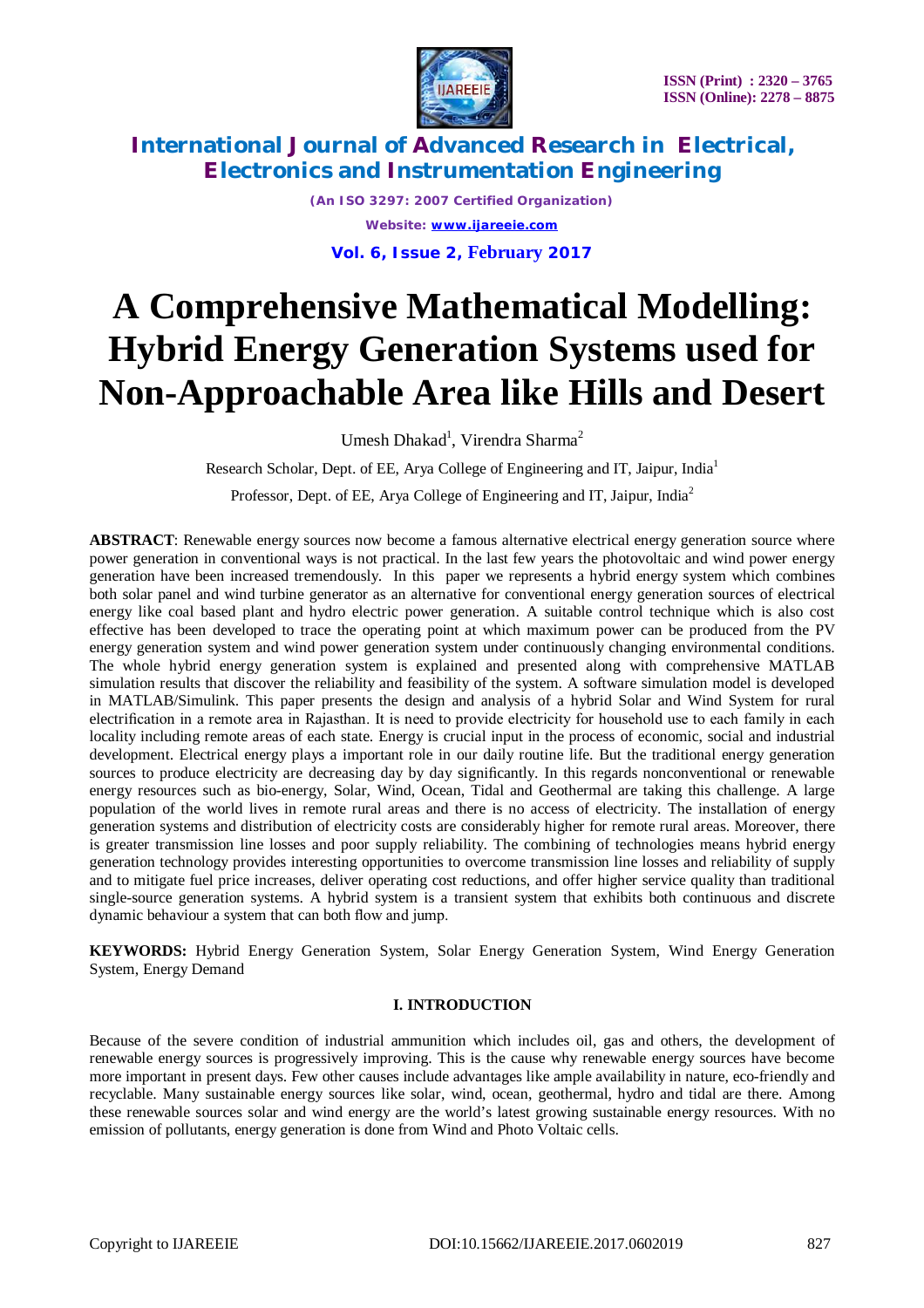

*(An ISO 3297: 2007 Certified Organization)*

*Website: [www.ijareeie.com](http://www.ijareeie.com)*

### **Vol. 6, Issue 2, February 2017**



Fig. 1.1 a Typical Solar Powered System

As the Time passed, the demand for electricity is gradually increasing. But the available base load plants are not able to deliver electricity as per the consumer demand. So these energy sources can be used to fill the gap between supply side and consumer demand during heavy loads. Sustainable energy, small scale stand-alone power generating systems can also be used in remote areas where conventional power generation is not possible to establish. In the present thesis work, a wind-photovoltaic hybrid power generation system model is simulated in MATLAB and gives satisfactory result. A hybrid generation system is more advantageous as individual power generation system is not reliable alone. At the time any one of the system is getting shutdown at that time the other system can supply power with reliability. A block diagram of entire hybrid system is shown below.



Fig 1.2 Block diagram of hybrid system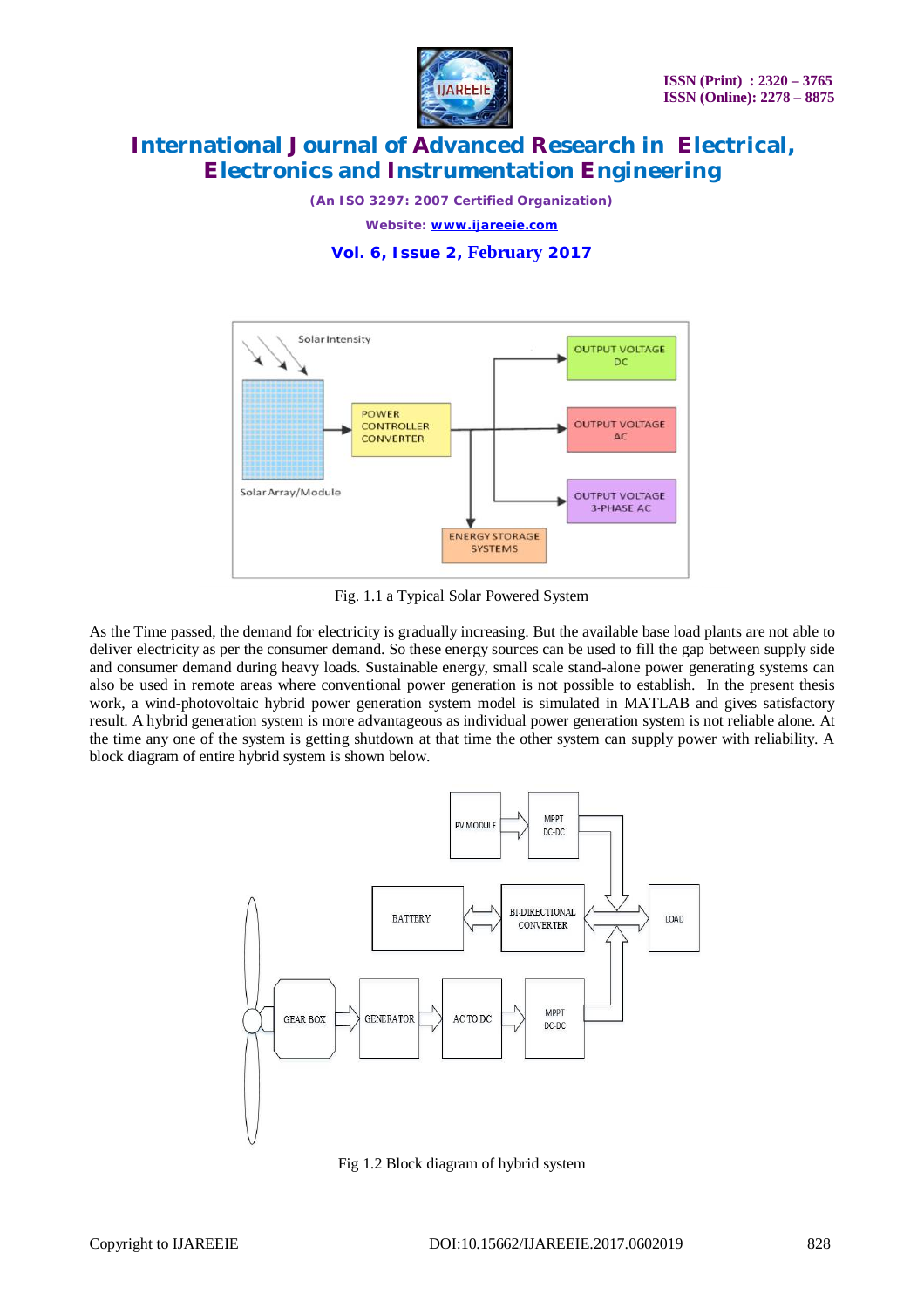

*(An ISO 3297: 2007 Certified Organization)*

*Website: [www.ijareeie.com](http://www.ijareeie.com)*

### **Vol. 6, Issue 2, February 2017**

#### **II. SOLAR ENERGY CONVERSION SYSTEM**

A photovoltaic energy system is mainly powered by solar energy. The configuration of PV system is manifested in figure 1.3.



Fig 1.3 Overall Block Diagram of PV Energy System

It contains PV modules or arrays, which convert solar energy in the form of solar irradiation into electric energy. The dc-dc converter changes the level of the voltage to match it with the electrical appliances that are supplied by this system. This DC-DC converter may be either buck or boost or buck-boost contingent on the required and available voltage levels. The maximum power point tracking system coerces the maximum power from the PV modules. A bidirectional converter which is able to supply the current in both the directions is used to charge the battery when there is a power generation is more and load is light while the energy stored by the battery is discharged into the load when there is a power demand.

### *A. MODELLING OF PV CELL*

The photovoltaic system converts sunlight directly to electricity without having any disastrous effect on our environment. The basic segment of PV array is PV cell, which is just a simple p-n junction device. The below figures the equivalent circuit of PV cell. Equivalent circuit has a current source (photocurrent), a diode parallel to it, a resistor in series describing an internal resistance to the flow of current and a shunt resistance which expresses a leakage current. The current supplied to the load can be given as.

$$
I = I_{PV} - I_0 \left[ exp\left(\frac{v + IR_S}{aV_T}\right) - 1\right] - \left(\frac{v + IR_S}{R_P}\right)
$$

Where

I<sub>PV</sub>-Photocurrent current,  $I_0$ –diode's Reverse saturation current, V–Voltage across the diode, A– Ideal factor  $V_T$ -Thermal voltage  $R_s$ – Series resistance R<sub>p</sub>–Shunt resistance



Fig 1.4 Equivalent circuit of Single diode modal of a solar cell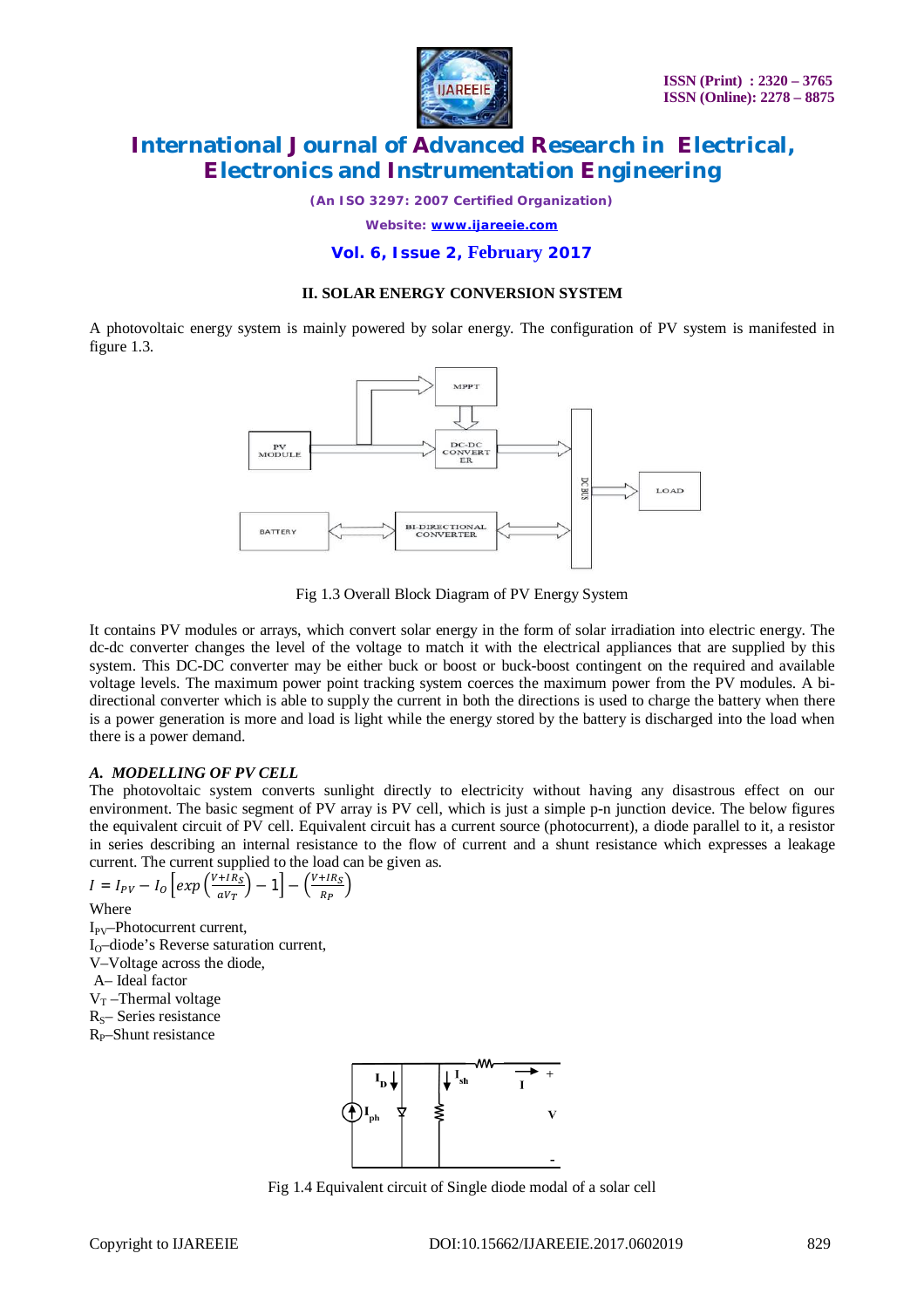

*(An ISO 3297: 2007 Certified Organization)*

*Website: [www.ijareeie.com](http://www.ijareeie.com)*

### **Vol. 6, Issue 2, February 2017**

PV cell photocurrent, which depends on the radiation and temperature, can be expressed as.  $I_{PV} = (I_{PV\_STC} + K_I \Delta T) G / G_{STC}$ Where  $K_I - cell's short circuit current temperature coefficient$ G – solar irradiation in  $W/m^2$  $G<sub>STC</sub>$  – nominal solar irradiation in W/m<sup>2</sup>  $I_{PVSTC}$  – Light generated current under standard test condition The reverse saturation current varies as a cubic function of temperature, which is represented as  $I_O = I_{O_{STC}} \left(\frac{T_{STC}}{T}\right)$  $\left( \frac{\overline{src}}{T} \right)^3 exp\left[ q E_g / a K (\frac{1}{T_{SI}} \right]$  $\frac{1}{T_{STC}} - \frac{1}{T}$  $\frac{1}{T}$ ) Where  $I<sub>0</sub>$  s<sub>TC</sub> – Nominal saturation current  $\overline{E_g}$  – Energy band gap of semiconductor  $T_{STC}$  –temperature at standard test condition q – Charge of electrons The reverse saturation current can be further improved as a function of temperature as follows  $I_0 = (I_{SC\_STC} + K_1 \Delta T)/\exp[(V_{OC\_STC} + K_V \Delta T)/\omega_T] - 1$ Where  $I_{SCSTC}$  – short circuit current at standard test condition  $V_{OC\_STC}$  – short circuit voltage at standard test condition  $K_V$  – temperature coefficient of open circuit voltage Many authors proposed more developed models for better accuracy and for different purposes. In some of the models, the effect of

the recombination of carriers is represented by an extra diode. Some authors also used three diode models which included influences of some other effects that are not considered in previous models. But due to simplicity we use single diode model for our work. Efficiency of a PV cell does not depend on the variation in the shunt resistance  $R<sub>P</sub>$  of the cell but efficiency of a PV cell greatly depends on the variation in series resistance  $R_S$ . As  $R_P$  of the cell is inversely proportional to the shunt leakage current to ground so it can be assumed to be very large value for a very small leakage current to ground. As the total power generated by a single PV cell is very low, we used a combination of PV cells to fulfil our desired requirement. This grid of PV cells is knows as PV array. The equations of the PV array can be represented as

$$
I = I_{PV}N_P - I_0N_P \left[ exp\left(\frac{v + IR_S\left(\frac{N_S}{N_P}\right)}{aV_TN_S}\right) - 1\right] - \left(\frac{v + IR_S\left(\frac{N_S}{N_P}\right)}{R_P\left(\frac{N_S}{N_P}\right)}\right)
$$

 $N<sub>S</sub>$  – Number of series cells

 $N_P$  – Number of parallel cells



Fig 1.5 Representation of PV module

A small change in series resistance can affect more on the efficiency of a PV cells but variation in shunt resistance does not affect more. For very small leakage current to ground, shunt resistance assumed to be infinity and can be treated as open. After considering shunt resistance infinity, the mathematical equation of the model can be expressed as.

$$
I = I_{PV}N_P - I_0N_P \left[ exp \left( \frac{v + IR_S \left( \frac{N_S}{N_P} \right)}{aV_T N_S} \right) - 1 \right]
$$

I-V and P-V characteristics of PV module are shown in figures 1.6 and 1.7 respectively.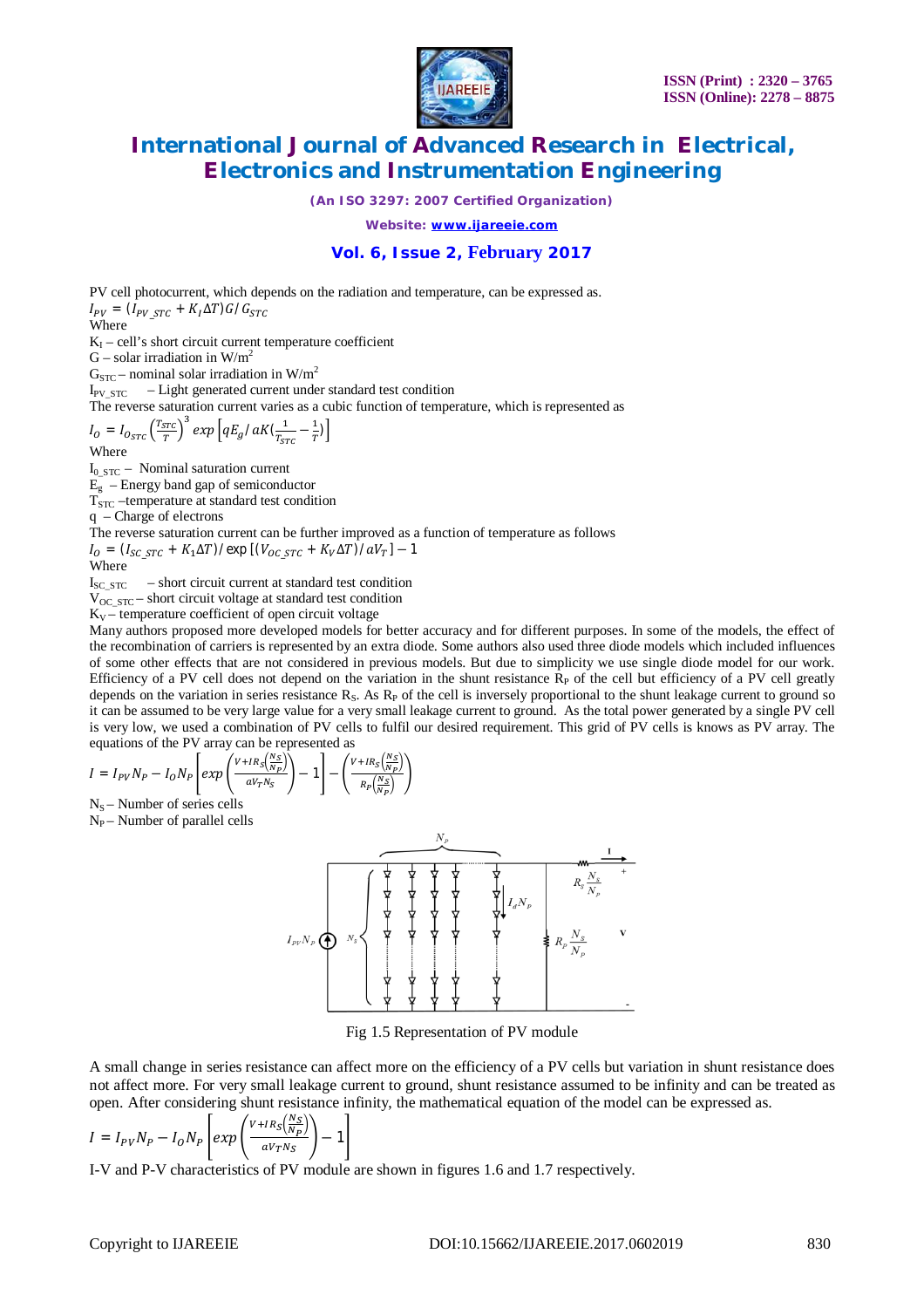

*(An ISO 3297: 2007 Certified Organization)*

*Website: [www.ijareeie.com](http://www.ijareeie.com)*

**Vol. 6, Issue 2, February 2017**





Fig. 1.7 P-V characteristics

The two key parameters which are used to relate the electrical performance are the open circuit voltage of the cell VOC and short circuit current of the cell Isc. The maximum power can be stated as  $P_{MAX} = V_{MAX}I_{MAX}$ 

The parameters used for the modelling of PV module are shown in table 1.1

| S. NO.       | Parameter    | Value         |
|--------------|--------------|---------------|
| $\mathbf{1}$ | $I_{mp}$     | 7.61 A        |
| 2            | $\rm V_{mp}$ | 26.3 V        |
| 3            | $I_{sc}$     | 8.21 A        |
| 4            | $P_{max}$    | 200.143 W     |
| 3            | $V_{oc}$     | 32.9 V        |
| 6            | $K_v$        | $-0.1230$ V/K |
| 7            | Ki           | 0.0032 A/K    |
| 8            | $N_{s}$      | 34            |
| 9            | $N_p$        | 4             |

TABLE 1.1 Parameters of the PV array at  $23^{\circ}$ C, 1000w/m<sup>2</sup>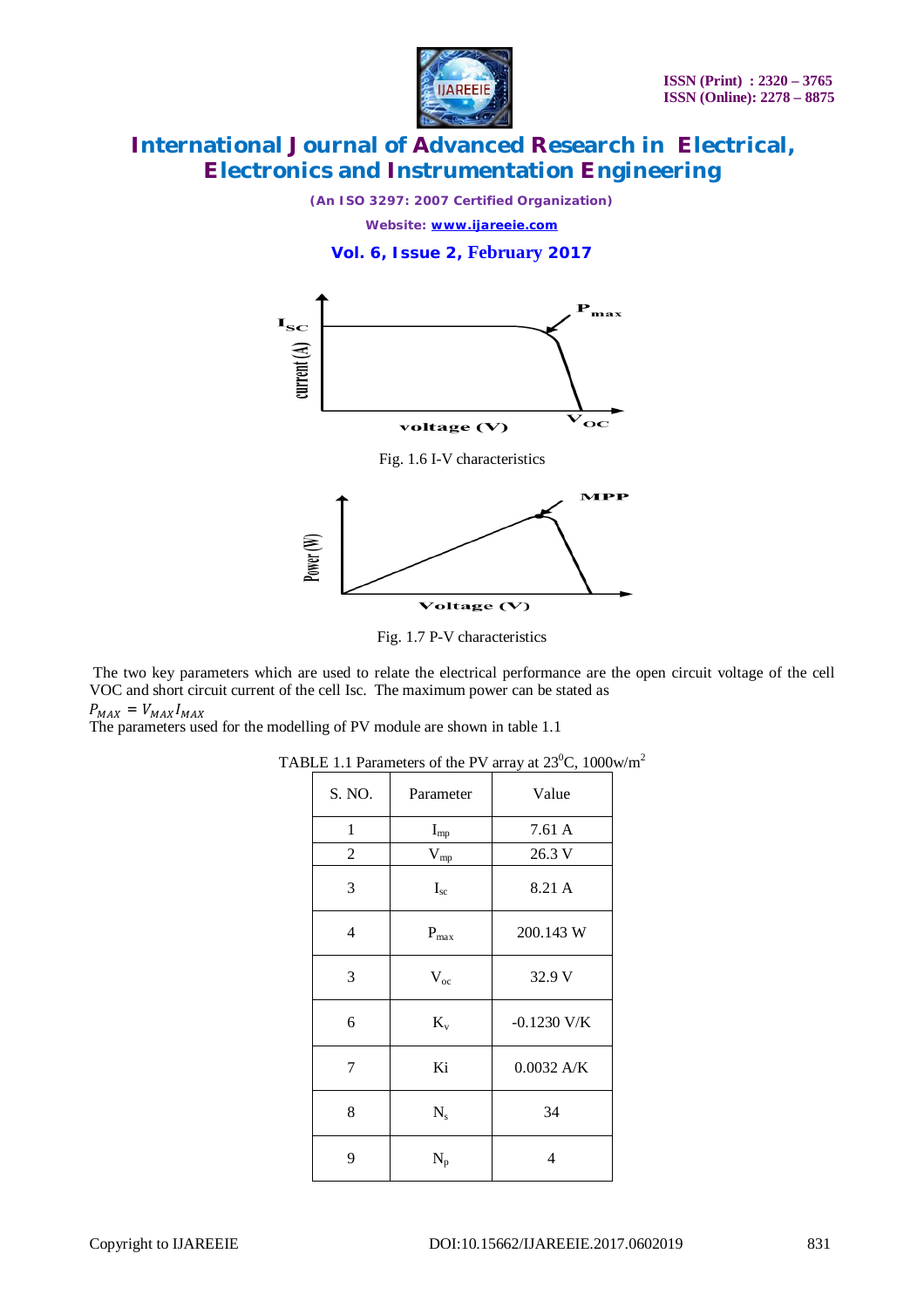

*(An ISO 3297: 2007 Certified Organization)*

*Website: [www.ijareeie.com](http://www.ijareeie.com)*

### **Vol. 6, Issue 2, February 2017**

#### *B. MAXIMUM POWER POINT TRACKING (MPPT)*

Maximum power point tracking (MPPT) system is an electronic control system that can be able to coerce the maximum power from a PV system. It does not involve a single mechanical component that results in the movement of the modules with respect to sun light or sun intensity, changing their direction and make them face straight towards the sun. MPPT control system is a completely electronic system which can deliver maximum allowable power by varying the operating point of the modules electrically.

#### **\* Perturb and observe**

Each and every MPPT algorithm has its own advantages and disadvantages. Perturb and observe (P&O) method is widely used due its simplicity. In this algorithm we introduce a perturbation in the operating voltage of the panel. Perturbation in voltage can be done by altering the value of duty-cycle of dc-dc converter.



VOLTAGE (volts)





Fig 1.9 Flowchart of Perturb & Observe MPPT algorithm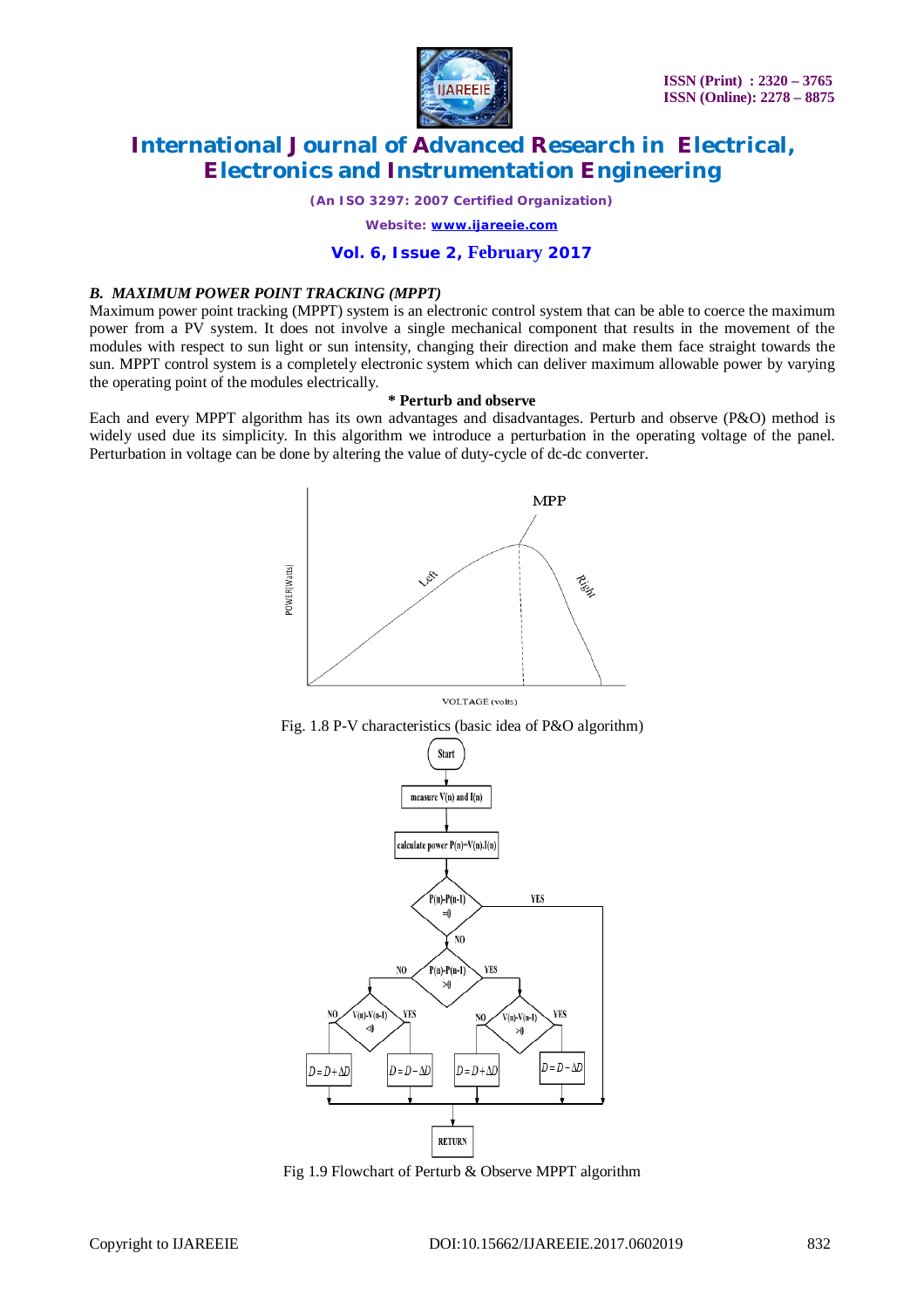

*(An ISO 3297: 2007 Certified Organization)*

*Website: [www.ijareeie.com](http://www.ijareeie.com)*

### **Vol. 6, Issue 2, February 2017**

### **III. WIND ENERGY CONVERSION SYSTEM**

The schematic diagram of the wind energy system is manifested in figure below.



Fig 1.10 Overall Block Diagram of Wind Energy System

This system comprises of a wind turbine which transforms wind's kinetic energy into rotating motion, a gear box to match the turbine speed to generator speed, a generator which converts mechanical energy into electrical energy, a rectifier which converts ac voltage to dc, a controllable dc-dc converter to trace the maximum power point, a battery is charged and discharged through bi-directional converter.

#### *A. MODELLING OF WIND TURBINES*

A wind turbine converts kinetic energy of air i.e. wind power into mechanical power i.e. rotating motion of the turbine that can be used directly to run the machine or generator. Power captured by wind turbine blade is a concomitant of the blade shape, the pitch angle, speed of rotation, radius of the rotor. The equation for the power generated is shown below.

$$
P_M = \frac{1}{2} \pi \rho C_P (\lambda, \beta) R^2 V^3
$$
  
Where  
P<sub>M</sub> – Power captured by wind turbine  
 $\rho$  –Air density  
 $\beta$  –Pitch angle (in degrees)  
R –Blade radius (in meters)  
V – Wind speed (in m/s)  
The term  $\lambda$  is the tip-speed ratio, given by the equation  

$$
\lambda = \frac{\Omega R}{V}
$$
  
Where  
 $\Omega$  - Rotor speed of rotation (in rad/sec)  
 $C_P$  can be expressed as the function of the tip-speed ratio ( $\lambda$ )  
 $C_P = \frac{1}{2} (\frac{116}{\lambda_1} - 0.4\beta - 3) exp^{-\frac{16.3}{\lambda_1}}$ 
$$
\lambda_1 = (\frac{1}{\frac{1}{\lambda_1 0.089} \frac{0.033}{\beta^3 + 1}})
$$
  
Where  
 $C_P$ – Wind turbine power coefficient

 $λ$  – Tip- speed ratio

 $\lambda_1$  – Constant

#### *B. PERMANENT MAGNET SYNCHRONOUS GENERATOR (PMSG)*

A synchronous machine generates power in large amounts and has its field on the rotor and the armature on the stator. The rotor may be of salient pole type or cylindrical type. In the permanent magnet synchronous generator, the magnetic field is obtained by using a permanent magnet, but not an electromagnet. The field flux remains constant in this case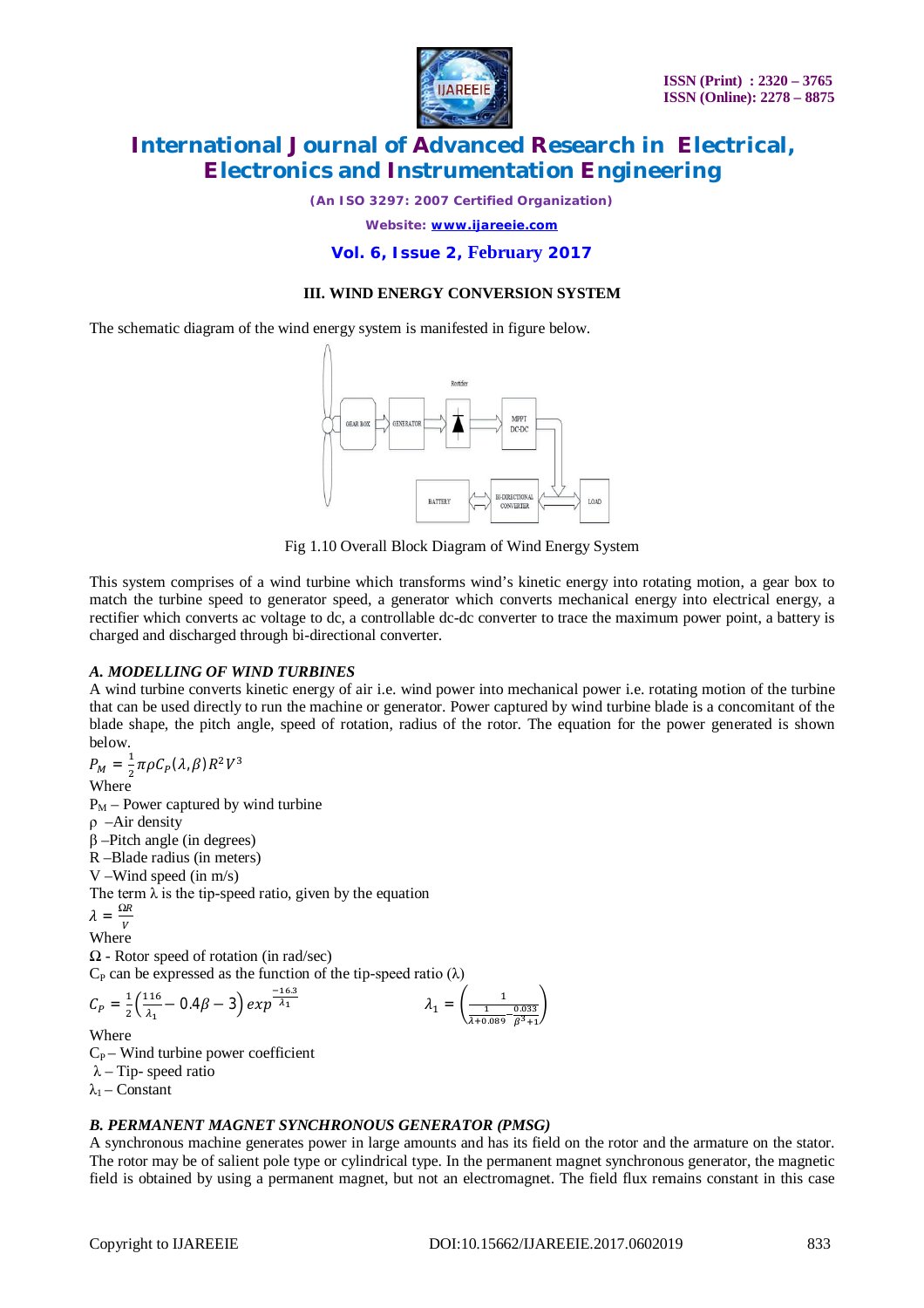

*(An ISO 3297: 2007 Certified Organization)*

*Website: [www.ijareeie.com](http://www.ijareeie.com)*

### **Vol. 6, Issue 2, February 2017**

and the supply required to excite the field winding is not necessary and slip rings are not required. All the other things remain the same as normal synchronous generator. The EMF generated by a synchronous generator is given as follows

$$
E=4.44. f.\phi.t
$$

Where, F is the frequency Φ is the flux t is the number of turns

#### *C. MPPT OF WIND POWER*

Wind power verses wind speed characteristics of wind power system is shown in figure below





 $\frac{dp}{d\Omega} = 0$  $\overline{d\Omega}$ From chain rule ௗ  $rac{dP}{d\Omega} = \frac{dP}{dD}$  $rac{dP}{dD} \times \frac{dD}{dV_W}$  $\frac{dD}{dV_W} \times \frac{dV_W}{d\Omega_e}$  $\frac{u \cdot w}{d\Omega_e} \times$  $d\Omega_e$ ௗ*Ω* Where P – Wind power  $\Omega$  – Rotor speed  $\Omega$ e – Generator- phase voltage angular speed.  $V_W$  – Rectifier output voltage D – Duty cycle of converter For buck-boost converter

$$
V_O = \frac{D}{1+D}V_W
$$

Where

 $V_0$  – Output of buck-boost converter  $V_W$  – Input of buck-boost converter From equation (3.8) we can write

$$
\frac{dD}{dV_W} = -\frac{D^2}{V_O} \neq 0
$$

As we can see from the above equation that  $\frac{dD}{dV_W}$  having negative and non –zero value the rotor speed of the wind turbine can be correlated with the generator-phase voltage angular speed as follows:

$$
\frac{\Omega_e}{d\Omega_e} = p.\Omega
$$

$$
\frac{d\Omega_e}{d\Omega} = p > 0
$$

Where

p – Number of pole pairs in the generator

From above equation we observe that  $\frac{d\Omega_e}{d\Omega}$  is positive and non-zero value. The output voltage of the rectifier which is proportional to the output voltage of generator can be written as

$$
V_{ph} = 4.44. f. \Phi.t
$$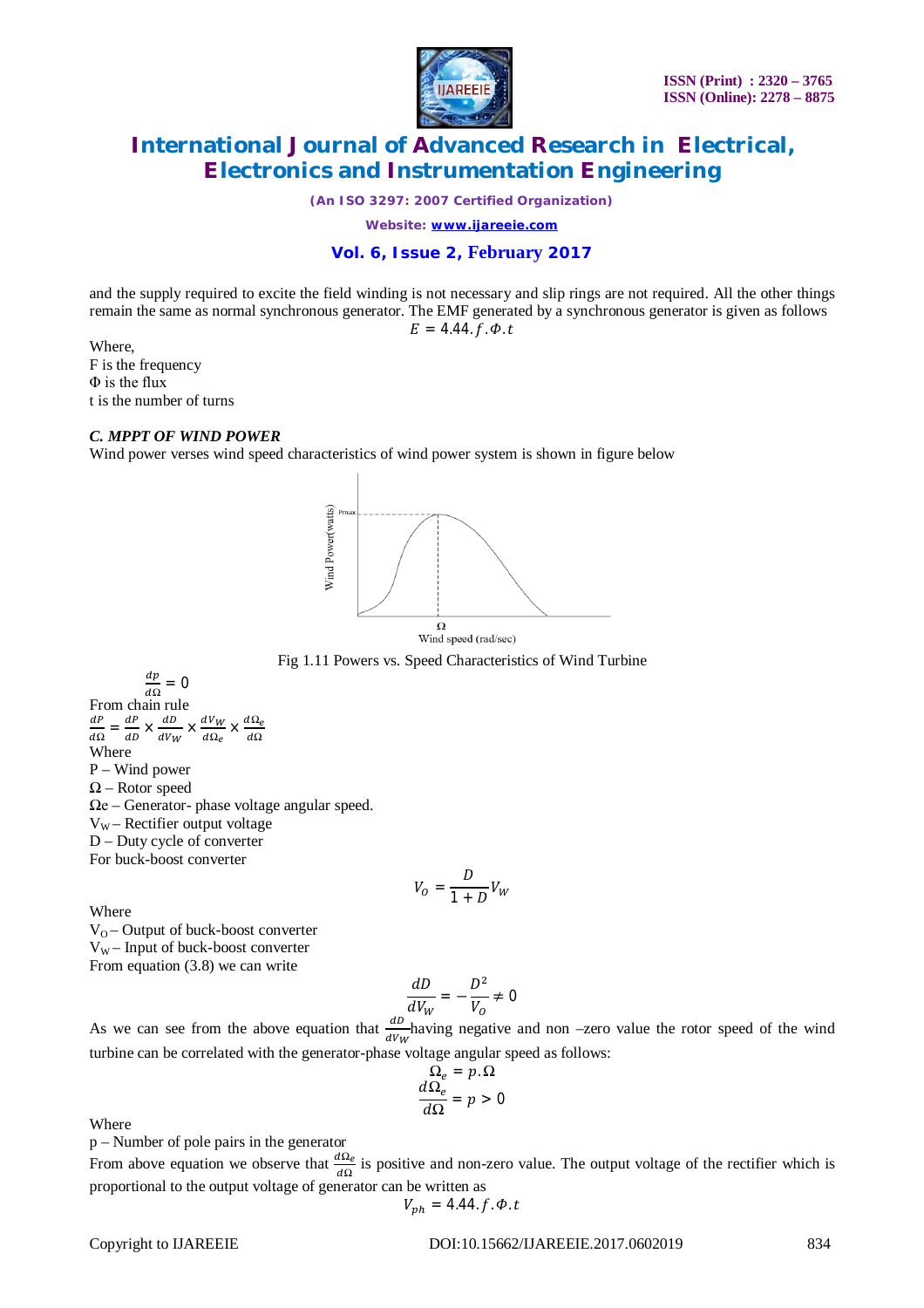

*(An ISO 3297: 2007 Certified Organization)*

*Website: [www.ijareeie.com](http://www.ijareeie.com)*

### **Vol. 6, Issue 2, February 2017**

And  $f \propto \Omega_e$ So  $\frac{dV_{ph}}{d\Omega}$  $\frac{N p h}{d\Omega_e} > 0 AsV_{ph} \propto V_W$ 

$$
\frac{dV_{ph}}{d\Omega_e} \approx \frac{dV_W}{d\Omega_e} > 0
$$

**Where** 

Vph – Generator output f – Frequency of rotor  $\Phi$  – Flux t – Number of turns

From above equation we see that  $\frac{dD}{dV_W}, \frac{d\Omega_e}{d\Omega}$  $rac{dΩ_e}{dΩ}$ ,  $rac{dV_W}{dΩ_e}$  $\frac{dV_W}{d\Omega_e}$  are non-zero value. So  $\frac{dp}{d\Omega} = 0$  can be possible if and only if  $\frac{dP}{dD}$  becomes zero. From the above equations we can concludes that the operating point at which the crest power can be coerced is traced by varying the duty- cycle of converter.

#### **IV. HYBRID POWER SYSTEM: MODELLING AND SIMULATION**

The following subsections present the implementation of the PV/wind turbine system model. Modelling and simulation are implemented using MATLAB/ Simulink and Sim-Power System software packages. The block diagram of the developed hybrid power system is shown in below Figure:



**PMSG** Figure 1.12 - Block diagram of the developed hybrid power system

#### *A. PV MODEL SIMULATION*

A model of PV panel with moderate complexity which includes the series resistance, the saturation current of the diode, and the temperature independence of the photocurrent source is considered based on the Shockley diode equation. The PV model is built and implemented using Simulink to verify the nonlinear I–V and P–V output characteristics. The block diagram of the proposed model is implemented and shown in Figure 1.13. Each function uses a notation with a meaningful lettering to make it readable and maintainable.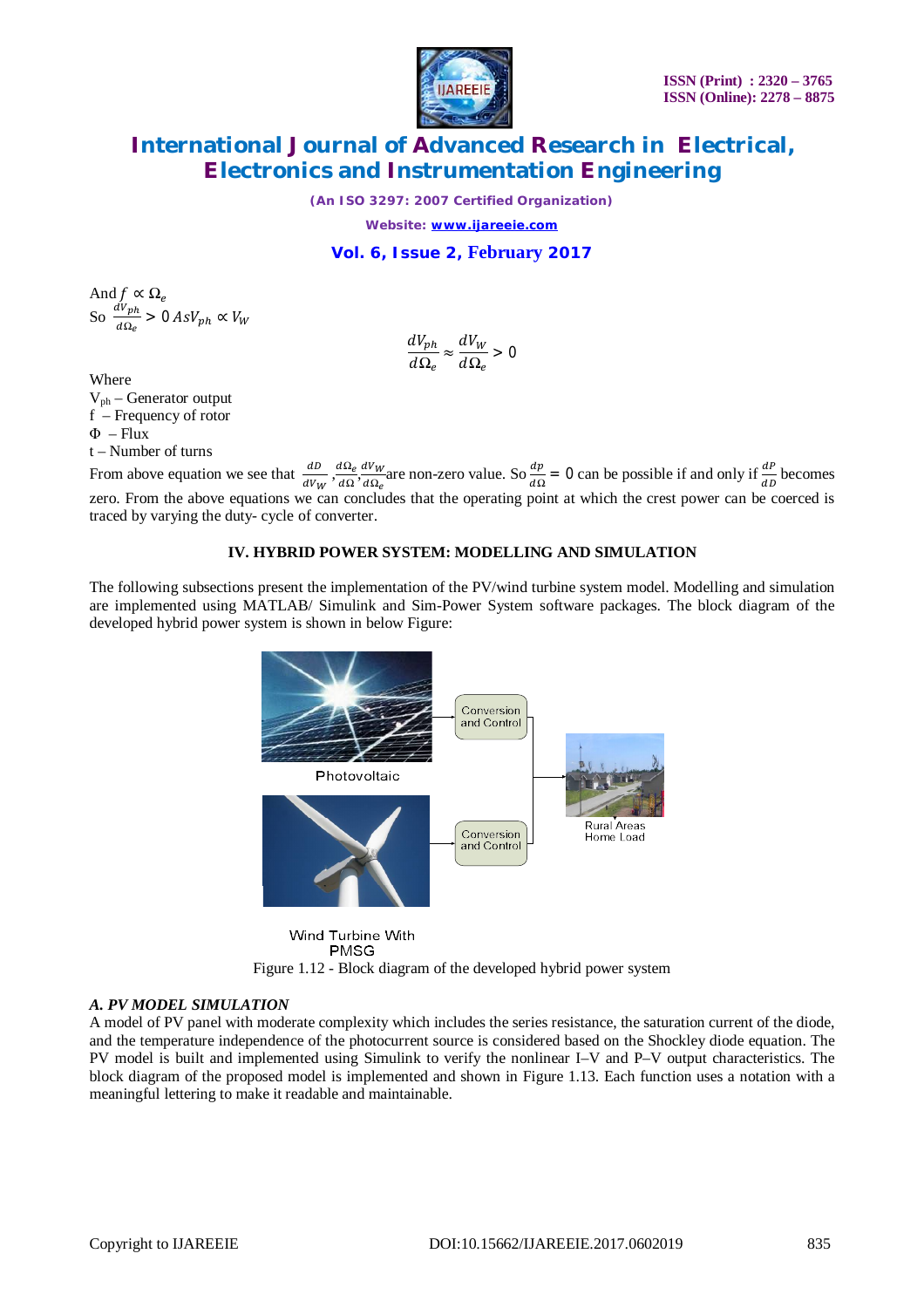

*(An ISO 3297: 2007 Certified Organization)*

*Website: [www.ijareeie.com](http://www.ijareeie.com)*

### **Vol. 6, Issue 2, February 2017**



Figure 1.13 PV Model Simulation

#### *B. THE WIND TURBINE MODEL*

The built-in Simulation Power System block model of a Permanent Magnet Synchronous Generator is used as a power generator driven by the wind turbine (MATHWORKS 2012). As shown in Figure 1.14, the rotor shaft is driven by the wind turbine which produces the mechanical torque according to the generator and wind speed values



Figure 1.14 – Implementation of the Wind Turbine PMSG Model

### *C. HYBRIDWIND/PHOTOVOLTAICMODEL*

The dynamic simulation model is described for a hybrid power system comprises PV panels, wind turbine, converters and RL load.



Figure 1.15 – Hybrid Wind/Photovoltaic Model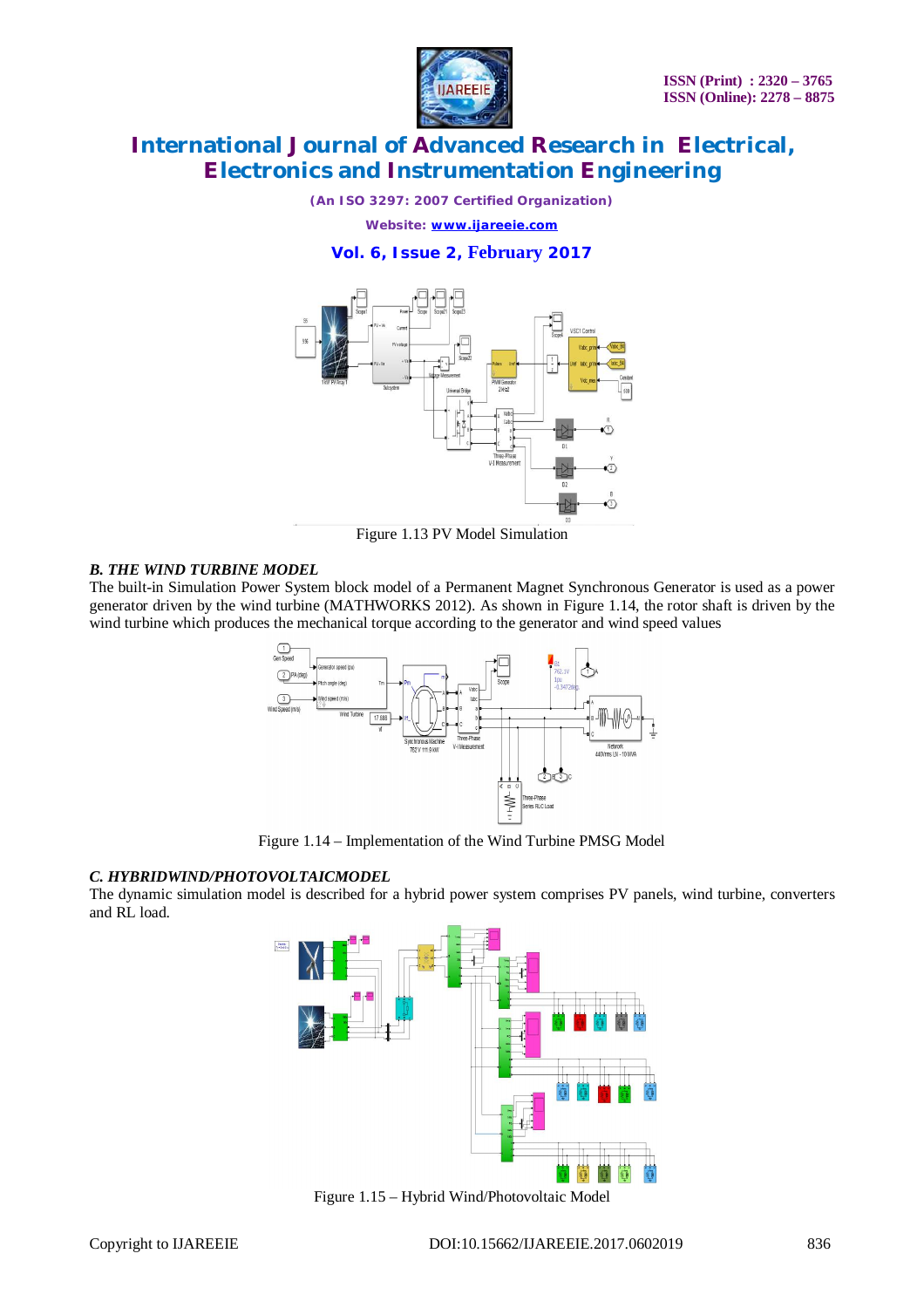

*(An ISO 3297: 2007 Certified Organization)*

*Website: [www.ijareeie.com](http://www.ijareeie.com)*

#### **Vol. 6, Issue 1, January 2017**

The availability of hybrid system model is important for its theoretical study, as it can be used to study its behaviour. In this chapter the dynamic simulation model is described for a PV, wind turbine. Modelling and simulation are implemented using MatLab/Simulink and Simulation Power System software packages.

- $\triangleright$  For PV panel: a generalized model has been developed. It was found that both simulated and measured results for the output power of PV module are in good agreement.
- $\triangleright$  For wind turbine: a PI controller has been implemented to control the blade pitch angle. Simulation result shows that the control system successfully maintains the generator output power to its nominal value for high wind speeds.

#### **V. RESULTS**

Fig 1.16, 1.17 represents the I-V and P-V characteristics of a PV module. From fig 1.16, We can see that short circuit current (I<sub>SC</sub>) of PV module is approximately 8.2A and open circuit voltage (V<sub>OC</sub>) is approximately 32.9 volts. From fig 1.17 we can observe that maximum power is approximately 200W and it occurs at a current of 7.61A and voltage at 26.3V approximately.



Fig 1.17 P-V curve of PV module

In figure 1.18, 1.19 we can see the effect of change in solar irradiation on PV characteristics. From figure 1.18 we observe that as we increase the solar irradiation short circuit current increases. Variation in Solar irradiation effects mostly on current, as we can observe from fig 1.18 as we increase solar irradiation from 700 w/m2 to 1000 w/m2 current increases from 5.7A to 8.2A approximately but effect of variation of solar irradiation on voltage is very less. Figure 1.19 shows the effect of variation of solar irradiation on P-V characteristics. As solar irradiation increases, power generated also increases. Increase in power is mainly due to increment in current. Figure 1.20 , 1.21 shown the solar system output voltage and current respectively.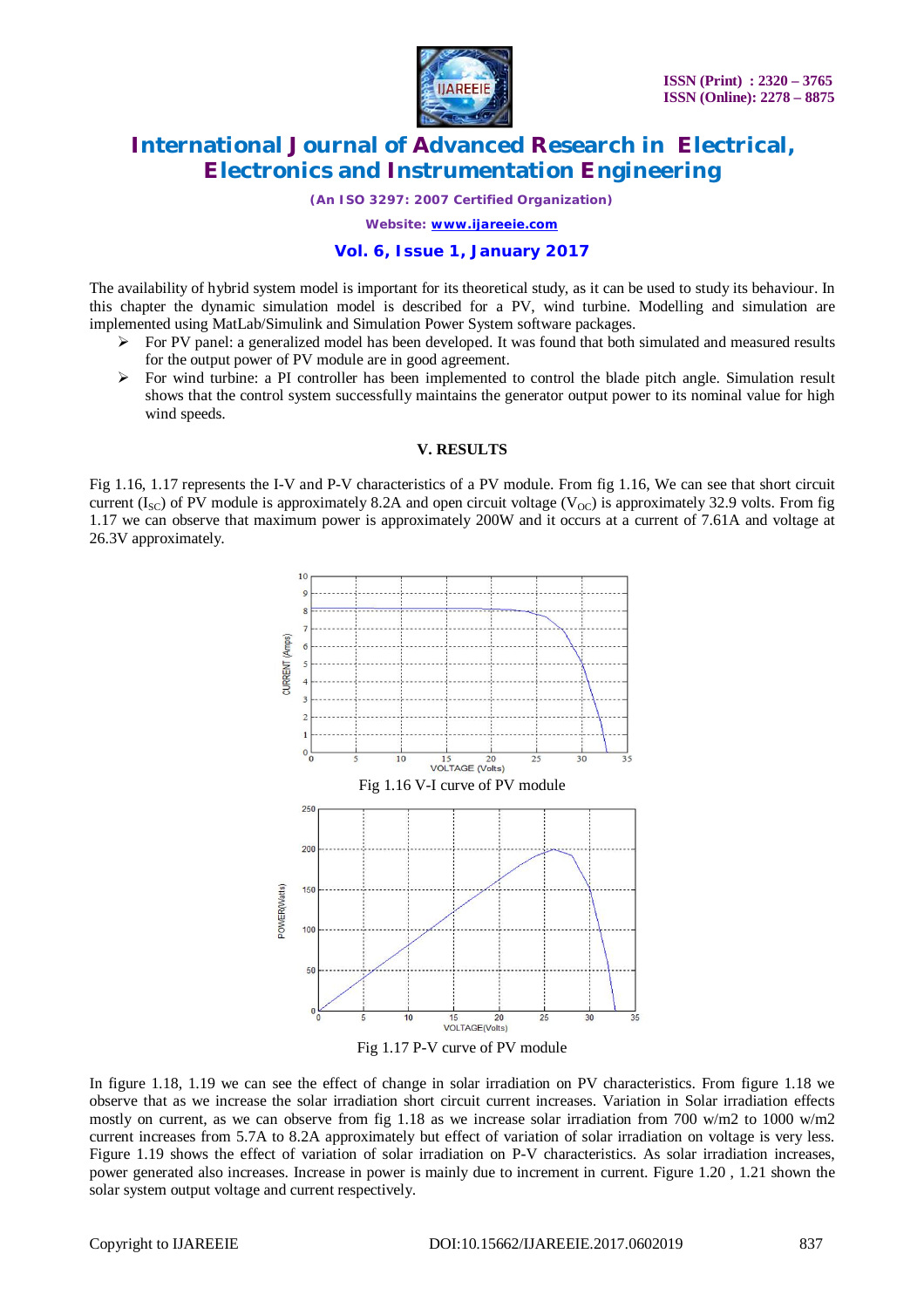

*(An ISO 3297: 2007 Certified Organization)*

*Website: [www.ijareeie.com](http://www.ijareeie.com)*

### **Vol. 6, Issue 1, January 2017**











Fig 1.20 Solar System Output Voltage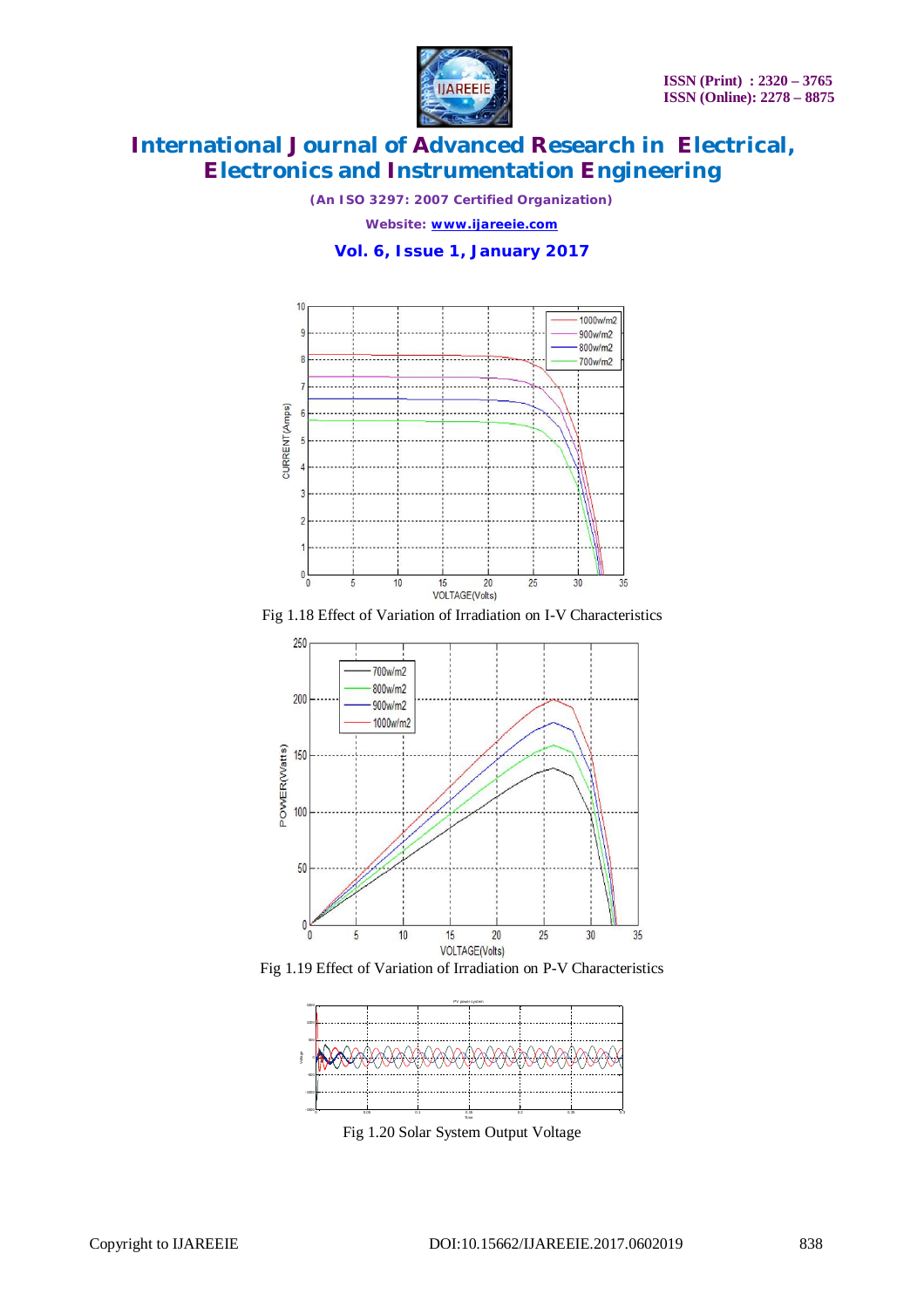

*(An ISO 3297: 2007 Certified Organization)*

*Website: [www.ijareeie.com](http://www.ijareeie.com)*

### **Vol. 6, Issue 1, January 2017**



Fig 1.21 Solar System Output Current

Wind turbine power Characteristics is shown in figure 1.22 and PMSG output Voltage and Current is shown in the figure 1.23, 1.24 respectively. Output Voltage of wind generator at which maximum power is achieved is shown in the fig 1.25.



Fig 1.22 Turbine Power Characteristics (pitch angle beta=0°)



Fig 1.23 Three Phase Line Output Voltage of Wind System



Fig 1.24 Three Phase Line Output Currnt of Wind System

The proposed PV model was simulated using MATLAB Simulink software Measurements were taken over 12 month's (One Year) period; using hourly average irradiance and wind speed. These real-time parameters are used as inputs of the developed hybrid PV/wind model. The performance of the system is shown in Figure 1.25 and Hybrid Power Output throughout the Year is shown in figure 1.26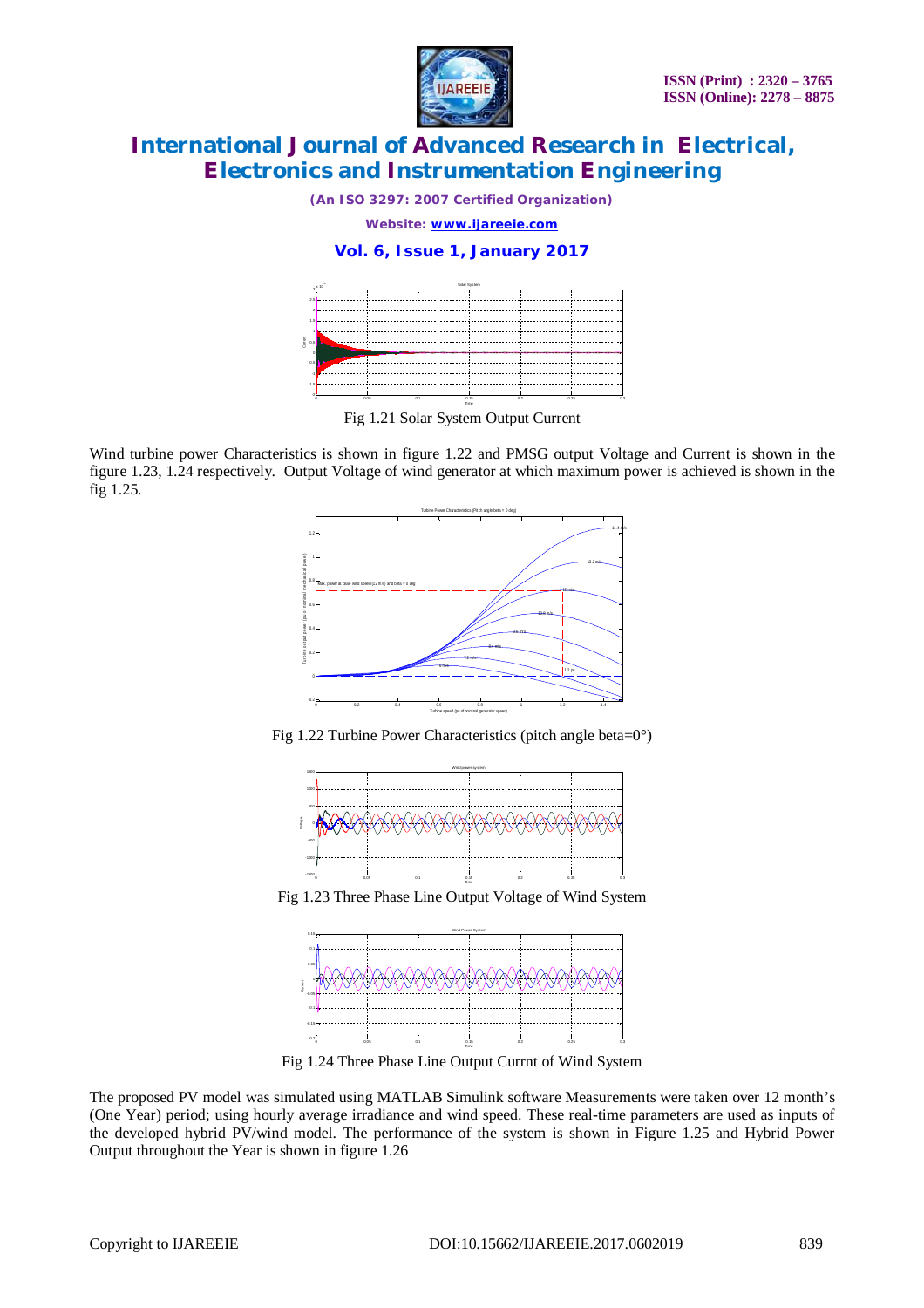

*(An ISO 3297: 2007 Certified Organization)*

*Website: [www.ijareeie.com](http://www.ijareeie.com)*

### **Vol. 6, Issue 1, January 2017**



Fig 1.25 Measurements of Hybrid Power System



Fig 1.25 Hybrid Power Output Throughout the Year

.